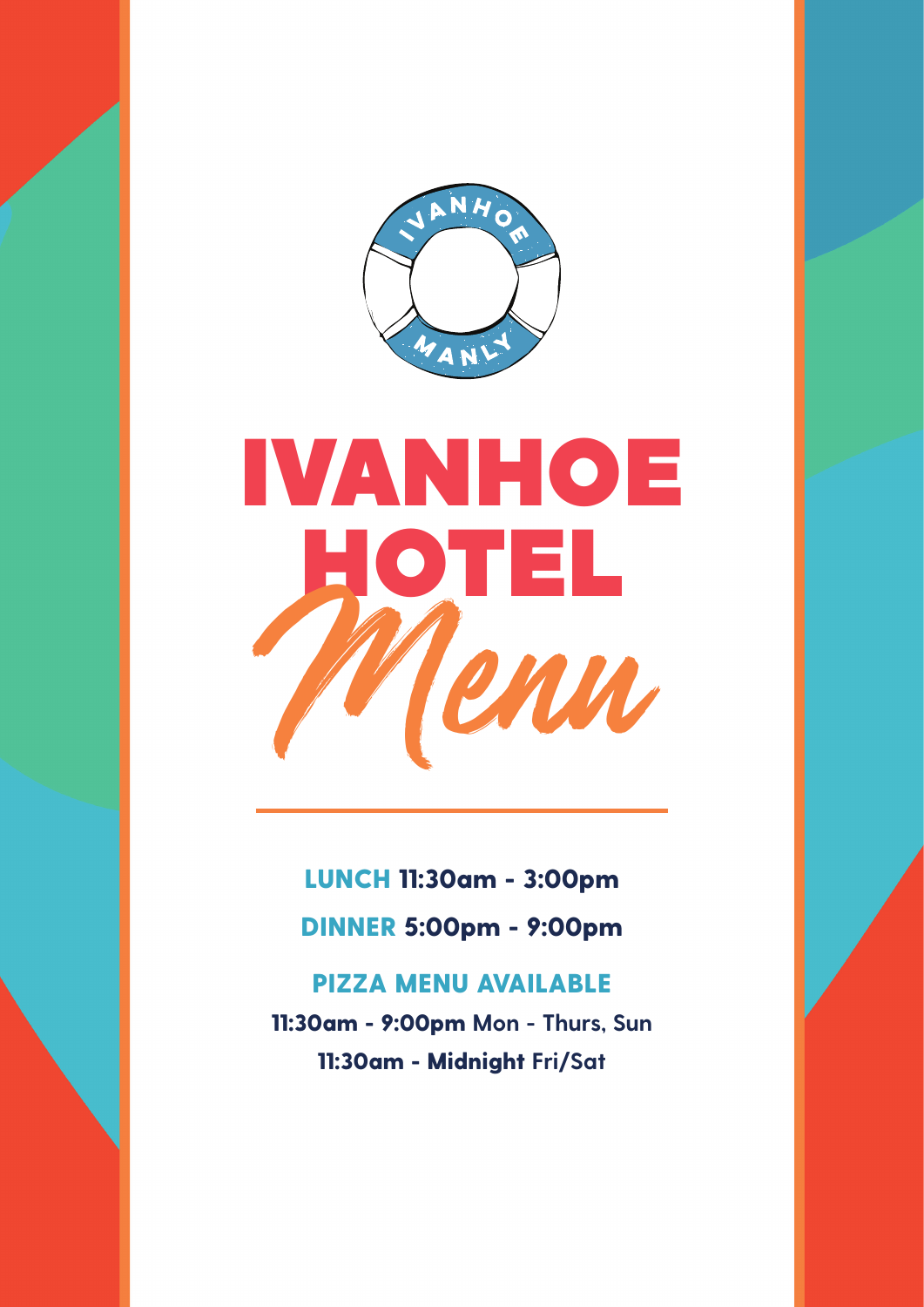## **SNACKS**

| Chips $(v)$                        | 9  |
|------------------------------------|----|
| with garlic aioli, tomato or       |    |
| <b>BBQ</b> sauce                   |    |
| <b>Sweet Potato Chips (v)</b>      | 12 |
| with mayo & tomato salsa           |    |
| Potato Scallops (v) (number of: 3) | 12 |
| with garlic aioli, tomato or       |    |
| <b>BBQ</b> sauce                   |    |
| <b>Garlic Bread (v)</b>            | 6  |
| <b>ADD Cheese</b>                  | +2 |
| <b>Bruschetta (v)</b>              | 9  |
| with tomato, onion, basil,         |    |
| olive oil, balsamic                |    |
| <b>ADD Goats Cheese</b>            | +3 |
| <b>Snack Plate</b>                 | 25 |
| bbq chorizo, chicken wings,        |    |
| salt n pepper squid, potato        |    |
| scallops, curry samosa, chips,     |    |
| tartare, garlic aioli & Sriracha   |    |
| <b>Chicken Wings + Chips</b>       | 18 |
| with garlic aioli & Hot Lava Sauce |    |
| CI ASSICS                          |    |

| <b>Chicken Schnitzel</b>            | 22 |
|-------------------------------------|----|
| with chips + salad or veg +         |    |
| mash + sauce                        |    |
| <b>Chicken Parmigiana</b>           | 26 |
| schnitzel with ham, napolitana      |    |
| sauce, melted cheese with chips +   |    |
| salad or veg + mash                 |    |
| <b>Parpadelle</b>                   | 25 |
| pasta with diced prawns, tomato,    |    |
| pine nuts, chilli, spinach, garlic, |    |
| basil oil & parmesan                |    |
| Vegetable Curry (df)(v)             | 23 |

sweet potato, chickpeas, cauliflower, coconut milk, spices with a samosa and toasted coconut

# **PIZZAS**

| <b>Margherita</b><br>roma tomatoes, bocconcini,<br>fresh basil              | 18 |
|-----------------------------------------------------------------------------|----|
| Pepperoni                                                                   | 20 |
| onion, mozzarella, olives                                                   |    |
| <b>Prawn + Chorizo</b><br>garlic, onion, mozzarella,<br>chimmi churri       | 24 |
| <b>Ham + Pineapple</b>                                                      | 20 |
| mozzarella                                                                  |    |
| <b>Tandoori Chicken</b>                                                     | 22 |
| capsicum, Spanish onion, mozzarella,<br>coriander, cashews, mint yoghurt    |    |
| Vegetarian<br>roma tomato, mushrooms, red and                               | 20 |
| green capsicum, onion, olives, soft<br>fetta, mozzarella, rocket and zaatar |    |
| <b>ADD Gluten Free Base</b>                                                 | +4 |
| <b>BURGERS</b>                                                              |    |
| (option: trade the bun for lettuce cups)                                    |    |
| <b>Ivanhoe Beef Burger</b>                                                  | 20 |
| butter lettuce, American cheese,                                            |    |
| tomato, Spanish onion, tomato                                               |    |
| sauce, mustard, pickles + chips                                             |    |
| Cheeseburger                                                                | 18 |
| beef pattie, pickles, American                                              |    |
| cheese, tomato sauce.                                                       |    |
| mustard + chips                                                             |    |
| <b>Southern Fried Chicken Burger</b>                                        | 20 |
| American cheese, slaw, fried onion                                          |    |
| rings, pickles, hot lava sauce + chips                                      |    |
| <b>Grilled Chicken Burger</b>                                               | 20 |
| marinated grilled chicken                                                   |    |
| tenders with lettuce, tomato,                                               |    |
| Spanish onion, avocado, tasty<br>cheese, garlic aioli + chips               |    |
|                                                                             | 20 |
| <b>Barra Burger</b><br>battered and fried Barramundi fish                   |    |
| with lettuce, red slaw, fried onion +                                       |    |
| chilli lime kewpie + chips                                                  |    |
| ADD Extra Pattie +4, Bacon +3,                                              |    |
| Onion Rings +3, Egg +2, Avocado +3,                                         |    |
| Sweet potato chips +3                                                       |    |

# **SEAFOOD**

| 18 | Salt n Pepper Squid (df)                            | 18   |
|----|-----------------------------------------------------|------|
|    | chips + garlic aioli                                |      |
| 20 | Fish + Chips (df)                                   |      |
|    | battered Flathead with chips,                       | 26   |
| 24 | lemon + tartare                                     |      |
|    | battered Barramundi with chips,                     | 30   |
|    | lemon + tartare                                     |      |
| 20 | <b>ADD Side Salad</b>                               | $+3$ |
| 22 | <b>Fried Seafood Basket</b>                         | 28   |
|    | battered Flathead, prawns and                       |      |
|    | salt n pepper squid with chips,                     |      |
| 20 | salad, tartare                                      |      |
|    | Grilled Barramundi Fillet (df)(gf)                  | 34   |
|    | with lemon + tartare                                |      |
| +4 | Grilled Salmon (df)(gf)*                            | 34   |
|    | with lemon + tartare                                |      |
|    | *Grilled Barramundi & Grilled Salmon                |      |
|    | served with Fried Baby Potatoes,                    |      |
| 20 | Spinach, Basil, Tomato, Pinenut Salad,              |      |
|    | Balsamic & Lemon (n)                                |      |
|    | OR<br>Choose 2 sides: Chips, Salad (gf), Veg (gf),  |      |
| 18 | Mash (gf), Purple Nutty Slaw (gf)(n)                |      |
|    | GRILL                                               |      |
| 20 | Rump (gf) 250g grain fed, NSW*                      | 32   |
|    | Wagyu Rump (gf) 250g Ms6*                           | 46   |
| 20 | <b>Sirloin (gf)</b> 300g grass fed MSA Angus*       | 42   |
|    | *All Steaks served with Potato Mash,                |      |
|    | Spinach, Roast Garlic & Thyme Butter &              |      |
|    | <b>Red Wine Sauce</b>                               |      |
| 20 | <b>OR CHOOSE 2 SIDES:</b>                           |      |
|    | Chips, Salad (gf), Veg (gf), Mash (gf),             |      |
|    | Purple Nutty Slaw (gf}(n)<br><b>CHOOSE 1 SAUCE:</b> |      |
|    | Red Wine Jus (df)(gf), Peppercorn (df)(gf),         |      |
|    | Café de Paris Butter (gf), Mushroom (gf),           |      |
|    | Chimmi Churri (df)(gf)                              |      |

.We take all efforts to ensure that dietary requirements & gluten free items are handled with care.<br>Our kitchen is not a nut free or gluten free environment so traces and allergens may be presented. Our kitchen is not a nu